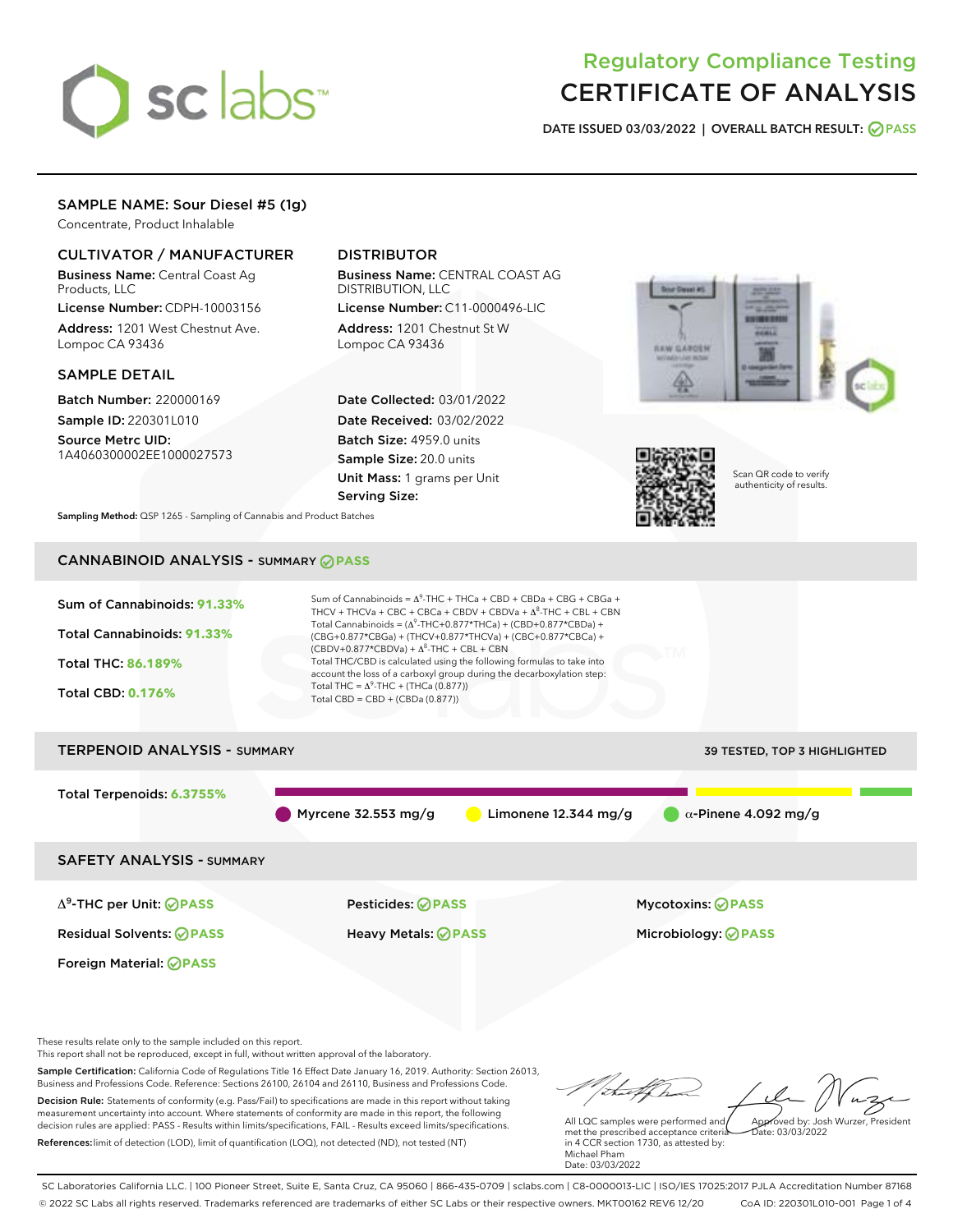



SOUR DIESEL #5 (1G) | DATE ISSUED 03/03/2022 | OVERALL BATCH RESULT: **○** PASS

#### CANNABINOID TEST RESULTS - 03/02/2022 2 PASS

Tested by high-performance liquid chromatography with diode-array detection (HPLC-DAD). **Method:** QSP 1157 - Analysis of Cannabinoids by HPLC-DAD

#### TOTAL CANNABINOIDS: **91.33%**

Total Cannabinoids (Total THC) + (Total CBD) + (Total CBG) + (Total THCV) + (Total CBC) +  $(Total CBDV) +  $\Delta^8$ -THC + CBL + CBN$ 

TOTAL THC: **86.189%** Total THC (Δ<sup>9</sup> -THC+0.877\*THCa)

TOTAL CBD: **0.176%**

Total CBD (CBD+0.877\*CBDa)

TOTAL CBG: 3.973% Total CBG (CBG+0.877\*CBGa)

TOTAL THCV: 0.67% Total THCV (THCV+0.877\*THCVa)

TOTAL CBC: ND Total CBC (CBC+0.877\*CBCa)

TOTAL CBDV: ND Total CBDV (CBDV+0.877\*CBDVa)

| <b>COMPOUND</b>  | LOD/LOQ<br>(mg/g)          | <b>MEASUREMENT</b><br><b>UNCERTAINTY</b><br>(mg/g) | <b>RESULT</b><br>(mg/g) | <b>RESULT</b><br>(%) |
|------------------|----------------------------|----------------------------------------------------|-------------------------|----------------------|
| $\Lambda^9$ -THC | 0.06 / 0.26                | ±23.099                                            | 861.89                  | 86.189               |
| <b>CBG</b>       | 0.06/0.19                  | ±1.220                                             | 39.73                   | 3.973                |
| <b>THCV</b>      | 0.1 / 0.2                  | ±0.26                                              | 6.7                     | 0.67                 |
| $\Delta^8$ -THC  | 0.1/0.4                    | ±0.12                                              | 1.9                     | 0.19                 |
| <b>CBD</b>       | 0.07/0.29                  | ±0.063                                             | 1.76                    | 0.176                |
| <b>CBN</b>       | 0.1/0.3                    | ±0.07                                              | 1.3                     | 0.13                 |
| <b>THCa</b>      | 0.05/0.14                  | N/A                                                | <b>ND</b>               | <b>ND</b>            |
| <b>THCVa</b>     | 0.07/0.20                  | N/A                                                | <b>ND</b>               | <b>ND</b>            |
| <b>CBDa</b>      | 0.02 / 0.19                | N/A                                                | <b>ND</b>               | <b>ND</b>            |
| <b>CBDV</b>      | 0.04 / 0.15                | N/A                                                | <b>ND</b>               | <b>ND</b>            |
| <b>CBDVa</b>     | 0.03/0.53                  | N/A                                                | <b>ND</b>               | <b>ND</b>            |
| <b>CBGa</b>      | 0.1/0.2                    | N/A                                                | <b>ND</b>               | <b>ND</b>            |
| <b>CBL</b>       | 0.06 / 0.24                | N/A                                                | <b>ND</b>               | <b>ND</b>            |
| <b>CBC</b>       | 0.2 / 0.5                  | N/A                                                | <b>ND</b>               | <b>ND</b>            |
| <b>CBCa</b>      | 0.07/0.28                  | N/A                                                | <b>ND</b>               | <b>ND</b>            |
|                  | <b>SUM OF CANNABINOIDS</b> |                                                    | 913.3 mg/g              | 91.33%               |

#### **UNIT MASS: 1 grams per Unit**

| $\Delta^9$ -THC per Unit               | 1100 per-package limit | 861.89 mg/unit | <b>PASS</b> |
|----------------------------------------|------------------------|----------------|-------------|
|                                        |                        |                |             |
| <b>Total THC per Unit</b>              |                        | 861.89 mg/unit |             |
| <b>CBD</b> per Unit                    |                        | $1.76$ mg/unit |             |
| <b>Total CBD per Unit</b>              |                        | $1.76$ mg/unit |             |
| <b>Sum of Cannabinoids</b><br>per Unit |                        | 913.3 mg/unit  |             |
| <b>Total Cannabinoids</b><br>per Unit  |                        | 913.3 mg/unit  |             |

| <b>COMPOUND</b>        | LOD/LOQ<br>(mg/g) | <b>MEASUREMENT</b><br><b>UNCERTAINTY</b><br>(mg/g) | <b>RESULT</b><br>(mg/g)                         | <b>RESULT</b><br>(%) |
|------------------------|-------------------|----------------------------------------------------|-------------------------------------------------|----------------------|
| Myrcene                | 0.008 / 0.025     | ±0.3255                                            | 32.553                                          | 3.2553               |
| Limonene               | 0.005 / 0.016     | ±0.1370                                            | 12.344                                          | 1.2344               |
| $\alpha$ -Pinene       | 0.005 / 0.017     | ±0.0274                                            | 4.092                                           | 0.4092               |
| β-Pinene               | 0.004 / 0.014     | ±0.0295                                            | 3.309                                           | 0.3309               |
| β-Caryophyllene        | 0.004 / 0.012     | ±0.0781                                            | 2.818                                           | 0.2818               |
| Linalool               | 0.009 / 0.032     | ±0.0734                                            | 2.480                                           | 0.2480               |
| Terpinolene            | 0.008 / 0.026     | ±0.0324                                            | 2.037                                           | 0.2037               |
| Fenchol                | 0.010 / 0.034     | ±0.0252                                            | 0.838                                           | 0.0838               |
| $\alpha$ -Humulene     | 0.009 / 0.029     | ±0.0185                                            | 0.741                                           | 0.0741               |
| β-Ocimene              | 0.006 / 0.020     | ±0.0155                                            | 0.621                                           | 0.0621               |
| <b>Terpineol</b>       | 0.009 / 0.031     | ±0.0211                                            | 0.442                                           | 0.0442               |
| Camphene               | 0.005 / 0.015     | ±0.0024                                            | 0.270                                           | 0.0270               |
| trans-β-Farnesene      | 0.008 / 0.025     | ±0.0053                                            | 0.191                                           | 0.0191               |
| Borneol                | 0.005 / 0.016     | ±0.0050                                            | 0.154                                           | 0.0154               |
| Valencene              | 0.009 / 0.030     | ±0.0076                                            | 0.141                                           | 0.0141               |
| $\alpha$ -Phellandrene | 0.006 / 0.020     | ±0.0013                                            | 0.122                                           | 0.0122               |
| $\alpha$ -Bisabolol    | 0.008 / 0.026     | ±0.0050                                            | 0.120                                           | 0.0120               |
| $\Lambda^3$ -Carene    | 0.005 / 0.018     | ±0.0009                                            | 0.083                                           | 0.0083               |
| Citronellol            | 0.003 / 0.010     | ±0.0029                                            | 0.077                                           | 0.0077               |
| $\alpha$ -Terpinene    | 0.005 / 0.017     | ±0.0009                                            | 0.075                                           | 0.0075               |
| Nerolidol              | 0.006 / 0.019     | ±0.0037                                            | 0.075                                           | 0.0075               |
| Guaiol                 | 0.009 / 0.030     | ±0.0023                                            | 0.064                                           | 0.0064               |
| $\gamma$ -Terpinene    | 0.006 / 0.018     | ±0.0008                                            | 0.056                                           | 0.0056               |
| Fenchone               | 0.009 / 0.028     | ±0.0007                                            | 0.030                                           | 0.0030               |
| Geraniol               | 0.002 / 0.007     | ±0.0008                                            | 0.022                                           | 0.0022               |
| p-Cymene               | 0.005 / 0.016     | N/A                                                | <loq< th=""><th><loq< th=""></loq<></th></loq<> | <loq< th=""></loq<>  |
| Sabinene Hydrate       | 0.006 / 0.022     | N/A                                                | <loq< th=""><th><loq< th=""></loq<></th></loq<> | <loq< th=""></loq<>  |
| Nerol                  | 0.003 / 0.011     | N/A                                                | $<$ LOQ                                         | <loq< th=""></loq<>  |
| Caryophyllene<br>Oxide | 0.010 / 0.033     | N/A                                                | <loq< th=""><th><loq< th=""></loq<></th></loq<> | <loq< th=""></loq<>  |
| Sabinene               | 0.004 / 0.014     | N/A                                                | ND                                              | <b>ND</b>            |
| Eucalyptol             | 0.006 / 0.018     | N/A                                                | ND                                              | ND                   |
| Isopulegol             | 0.005 / 0.016     | N/A                                                | ND                                              | <b>ND</b>            |
| Camphor                | 0.006 / 0.019     | N/A                                                | ND                                              | ND                   |
| Isoborneol             | 0.004 / 0.012     | N/A                                                | ND                                              | <b>ND</b>            |
| Menthol                | 0.008 / 0.025     | N/A                                                | ND                                              | ND                   |
| Pulegone               | 0.003 / 0.011     | N/A                                                | ND                                              | ND                   |
| <b>Geranyl Acetate</b> | 0.004 / 0.014     | N/A                                                | ND                                              | <b>ND</b>            |
| $\alpha$ -Cedrene      | 0.005 / 0.016     | N/A                                                | ND                                              | <b>ND</b>            |
| Cedrol                 | 0.008 / 0.027     | N/A                                                | <b>ND</b>                                       | <b>ND</b>            |

TOTAL TERPENOIDS 63.755 mg/g 6.3755%

SC Laboratories California LLC. | 100 Pioneer Street, Suite E, Santa Cruz, CA 95060 | 866-435-0709 | sclabs.com | C8-0000013-LIC | ISO/IES 17025:2017 PJLA Accreditation Number 87168 © 2022 SC Labs all rights reserved. Trademarks referenced are trademarks of either SC Labs or their respective owners. MKT00162 REV6 12/20 CoA ID: 220301L010-001 Page 2 of 4

#### TERPENOID TEST RESULTS - 03/03/2022

Terpene analysis utilizing gas chromatography-flame ionization detection (GC-FID). **Method:** QSP 1192 - Analysis of Terpenoids by GC-FID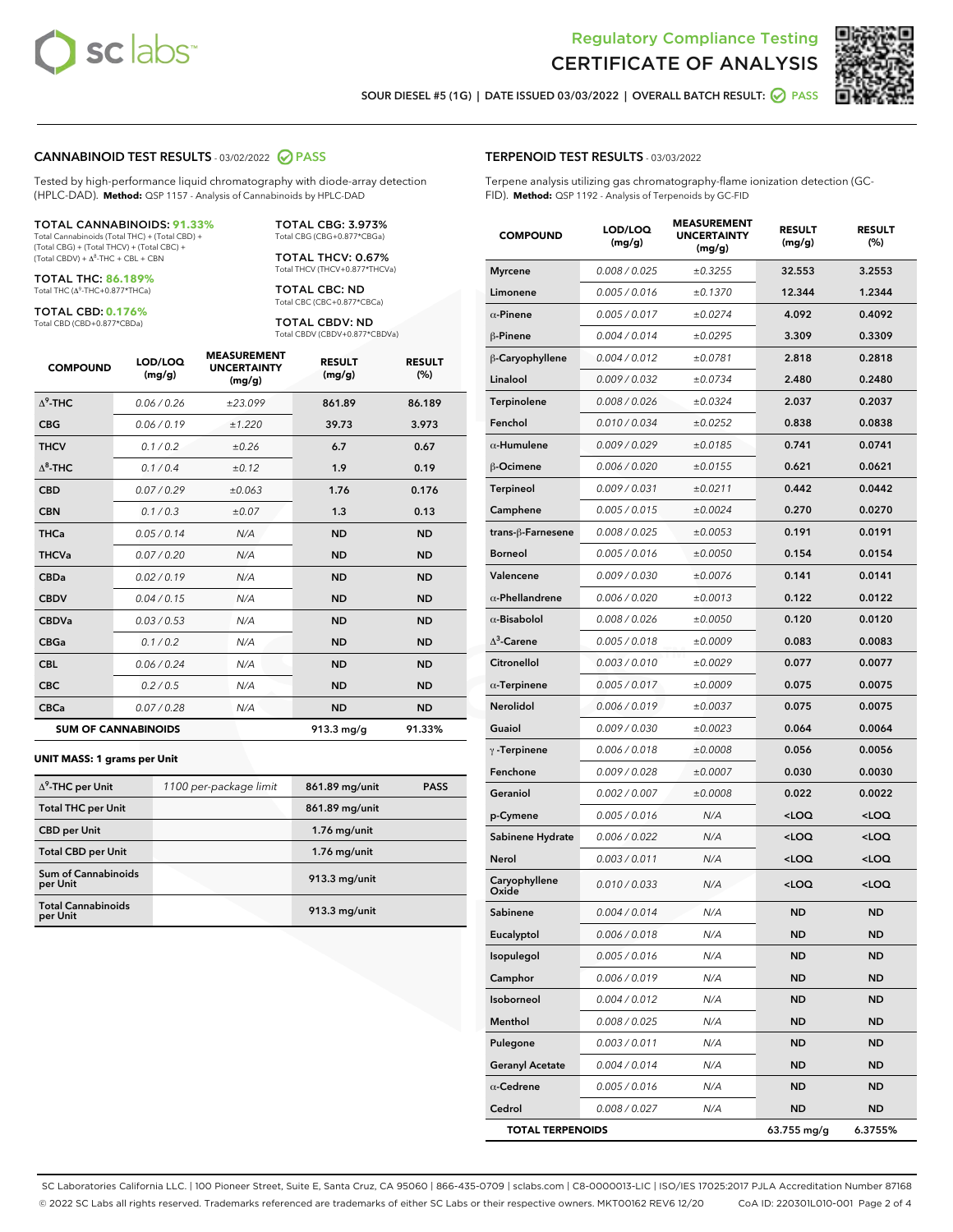



SOUR DIESEL #5 (1G) | DATE ISSUED 03/03/2022 | OVERALL BATCH RESULT: ● PASS

#### CATEGORY 1 PESTICIDE TEST RESULTS - 03/03/2022 2 PASS

Pesticide and plant growth regulator analysis utilizing high-performance liquid chromatography-mass spectrometry (HPLC-MS) or gas chromatography-mass spectrometry (GC-MS). \*GC-MS utilized where indicated. **Method:** QSP 1212 - Analysis of Pesticides and Mycotoxins by LC-MS or QSP 1213 - Analysis of Pesticides by GC-MS

| <b>COMPOUND</b>             | LOD/LOQ<br>$(\mu g/g)$ | <b>ACTION</b><br><b>LIMIT</b><br>$(\mu g/g)$ | <b>MEASUREMENT</b><br><b>UNCERTAINTY</b><br>$(\mu g/g)$ | <b>RESULT</b><br>$(\mu g/g)$ | <b>RESULT</b> |
|-----------------------------|------------------------|----------------------------------------------|---------------------------------------------------------|------------------------------|---------------|
| Aldicarb                    | 0.03 / 0.08            | $\ge$ LOD                                    | N/A                                                     | <b>ND</b>                    | <b>PASS</b>   |
| Carbofuran                  | 0.02 / 0.05            | $\ge$ LOD                                    | N/A                                                     | <b>ND</b>                    | <b>PASS</b>   |
| Chlordane*                  | 0.03 / 0.08            | $\ge$ LOD                                    | N/A                                                     | <b>ND</b>                    | <b>PASS</b>   |
| Chlorfenapyr*               | 0.03/0.10              | $\ge$ LOD                                    | N/A                                                     | <b>ND</b>                    | <b>PASS</b>   |
| Chlorpyrifos                | 0.02/0.06              | $\ge$ LOD                                    | N/A                                                     | <b>ND</b>                    | <b>PASS</b>   |
| Coumaphos                   | 0.02 / 0.07            | $\geq$ LOD                                   | N/A                                                     | <b>ND</b>                    | <b>PASS</b>   |
| Daminozide                  | 0.02 / 0.07            | $>$ LOD                                      | N/A                                                     | <b>ND</b>                    | <b>PASS</b>   |
| <b>Dichlorvos</b><br>(DDVP) | 0.03/0.09              | $\ge$ LOD                                    | N/A                                                     | <b>ND</b>                    | <b>PASS</b>   |
| Dimethoate                  | 0.03/0.08              | $>$ LOD                                      | N/A                                                     | <b>ND</b>                    | <b>PASS</b>   |
| Ethoprophos                 | 0.03/0.10              | $\ge$ LOD                                    | N/A                                                     | <b>ND</b>                    | <b>PASS</b>   |
| Etofenprox                  | 0.02 / 0.06            | $\geq$ LOD                                   | N/A                                                     | <b>ND</b>                    | <b>PASS</b>   |
| Fenoxycarb                  | 0.03/0.08              | $>$ LOD                                      | N/A                                                     | <b>ND</b>                    | <b>PASS</b>   |
| Fipronil                    | 0.03 / 0.08            | $\ge$ LOD                                    | N/A                                                     | <b>ND</b>                    | <b>PASS</b>   |
| Imazalil                    | 0.02 / 0.06            | $>$ LOD                                      | N/A                                                     | <b>ND</b>                    | <b>PASS</b>   |
| <b>Methiocarb</b>           | 0.02 / 0.07            | $\ge$ LOD                                    | N/A                                                     | <b>ND</b>                    | <b>PASS</b>   |
| Parathion-methyl            | 0.03/0.10              | $\geq$ LOD                                   | N/A                                                     | <b>ND</b>                    | <b>PASS</b>   |
| <b>Mevinphos</b>            | 0.03/0.09              | $\ge$ LOD                                    | N/A                                                     | <b>ND</b>                    | <b>PASS</b>   |
| Paclobutrazol               | 0.02 / 0.05            | $\ge$ LOD                                    | N/A                                                     | <b>ND</b>                    | <b>PASS</b>   |
| Propoxur                    | 0.03/0.09              | $\ge$ LOD                                    | N/A                                                     | <b>ND</b>                    | <b>PASS</b>   |
| Spiroxamine                 | 0.03 / 0.08            | $\ge$ LOD                                    | N/A                                                     | <b>ND</b>                    | <b>PASS</b>   |
| Thiacloprid                 | 0.03/0.10              | $>$ LOD                                      | N/A                                                     | <b>ND</b>                    | <b>PASS</b>   |

#### CATEGORY 2 PESTICIDE TEST RESULTS - 03/03/2022 @ PASS

| <b>COMPOUND</b>          | LOD/LOQ<br>$(\mu g/g)$ | <b>ACTION</b><br><b>LIMIT</b><br>$(\mu g/g)$ | <b>MEASUREMENT</b><br><b>UNCERTAINTY</b><br>$(\mu g/g)$ | <b>RESULT</b><br>$(\mu g/g)$ | <b>RESULT</b> |
|--------------------------|------------------------|----------------------------------------------|---------------------------------------------------------|------------------------------|---------------|
| Abamectin                | 0.03/0.10              | 0.1                                          | N/A                                                     | <b>ND</b>                    | <b>PASS</b>   |
| Acephate                 | 0.02/0.07              | 0.1                                          | N/A                                                     | <b>ND</b>                    | <b>PASS</b>   |
| Acequinocyl              | 0.02/0.07              | 0.1                                          | N/A                                                     | <b>ND</b>                    | <b>PASS</b>   |
| Acetamiprid              | 0.02/0.05              | 0.1                                          | N/A                                                     | <b>ND</b>                    | <b>PASS</b>   |
| Azoxystrobin             | 0.02 / 0.07            | 0.1                                          | N/A                                                     | <b>ND</b>                    | <b>PASS</b>   |
| <b>Bifenazate</b>        | 0.01/0.04              | 0.1                                          | N/A                                                     | <b>ND</b>                    | <b>PASS</b>   |
| <b>Bifenthrin</b>        | 0.02/0.05              | 3                                            | N/A                                                     | <b>ND</b>                    | <b>PASS</b>   |
| <b>Boscalid</b>          | 0.03/0.09              | 0.1                                          | N/A                                                     | <b>ND</b>                    | <b>PASS</b>   |
| Captan                   | 0.19/0.57              | 0.7                                          | N/A                                                     | <b>ND</b>                    | <b>PASS</b>   |
| Carbaryl                 | 0.02/0.06              | 0.5                                          | N/A                                                     | <b>ND</b>                    | <b>PASS</b>   |
| Chlorantranilip-<br>role | 0.04/0.12              | 10                                           | N/A                                                     | <b>ND</b>                    | <b>PASS</b>   |
| Clofentezine             | 0.03/0.09              | 0.1                                          | N/A                                                     | <b>ND</b>                    | <b>PASS</b>   |

#### CATEGORY 2 PESTICIDE TEST RESULTS - 03/03/2022 continued

| <b>COMPOUND</b>               | LOD/LOQ<br>(µg/g) | <b>ACTION</b><br><b>LIMIT</b><br>(µg/g) | <b>MEASUREMENT</b><br><b>UNCERTAINTY</b><br>(µg/g) | <b>RESULT</b><br>(µg/g) | <b>RESULT</b> |
|-------------------------------|-------------------|-----------------------------------------|----------------------------------------------------|-------------------------|---------------|
| Cyfluthrin                    | 0.12 / 0.38       | $\overline{c}$                          | N/A                                                | <b>ND</b>               | <b>PASS</b>   |
| Cypermethrin                  | 0.11/0.32         | $\mathcal{I}$                           | N/A                                                | <b>ND</b>               | <b>PASS</b>   |
| <b>Diazinon</b>               | 0.02 / 0.05       | 0.1                                     | N/A                                                | <b>ND</b>               | <b>PASS</b>   |
| Dimethomorph                  | 0.03 / 0.09       | 2                                       | N/A                                                | ND                      | <b>PASS</b>   |
| Etoxazole                     | 0.02 / 0.06       | 0.1                                     | N/A                                                | <b>ND</b>               | <b>PASS</b>   |
| Fenhexamid                    | 0.03/0.09         | 0.1                                     | N/A                                                | <b>ND</b>               | <b>PASS</b>   |
| Fenpyroximate                 | 0.02 / 0.06       | 0.1                                     | N/A                                                | <b>ND</b>               | <b>PASS</b>   |
| Flonicamid                    | 0.03 / 0.10       | 0.1                                     | N/A                                                | ND                      | <b>PASS</b>   |
| Fludioxonil                   | 0.03 / 0.10       | 0.1                                     | N/A                                                | <b>ND</b>               | <b>PASS</b>   |
| Hexythiazox                   | 0.02 / 0.07       | 0.1                                     | N/A                                                | <b>ND</b>               | <b>PASS</b>   |
| Imidacloprid                  | 0.04 / 0.11       | 5                                       | N/A                                                | <b>ND</b>               | <b>PASS</b>   |
| Kresoxim-methyl               | 0.02 / 0.07       | 0.1                                     | N/A                                                | <b>ND</b>               | <b>PASS</b>   |
| <b>Malathion</b>              | 0.03 / 0.09       | 0.5                                     | N/A                                                | <b>ND</b>               | <b>PASS</b>   |
| Metalaxyl                     | 0.02 / 0.07       | $\overline{c}$                          | N/A                                                | <b>ND</b>               | <b>PASS</b>   |
| Methomyl                      | 0.03 / 0.10       | $\mathcal{I}$                           | N/A                                                | <b>ND</b>               | <b>PASS</b>   |
| Myclobutanil                  | 0.03 / 0.09       | 0.1                                     | N/A                                                | <b>ND</b>               | <b>PASS</b>   |
| Naled                         | 0.02 / 0.07       | 0.1                                     | N/A                                                | <b>ND</b>               | <b>PASS</b>   |
| Oxamyl                        | 0.04 / 0.11       | 0.5                                     | N/A                                                | ND                      | <b>PASS</b>   |
| Pentachloronitro-<br>benzene* | 0.03/0.09         | 0.1                                     | N/A                                                | ND                      | <b>PASS</b>   |
| Permethrin                    | 0.04 / 0.12       | 0.5                                     | N/A                                                | <b>ND</b>               | <b>PASS</b>   |
| Phosmet                       | 0.03 / 0.10       | 0.1                                     | N/A                                                | <b>ND</b>               | <b>PASS</b>   |
| Piperonyl<br><b>Butoxide</b>  | 0.02 / 0.07       | 3                                       | N/A                                                | <b>ND</b>               | <b>PASS</b>   |
| Prallethrin                   | 0.03 / 0.08       | 0.1                                     | N/A                                                | <b>ND</b>               | <b>PASS</b>   |
| Propiconazole                 | 0.02 / 0.07       | 0.1                                     | N/A                                                | <b>ND</b>               | <b>PASS</b>   |
| Pyrethrins                    | 0.04 / 0.12       | 0.5                                     | N/A                                                | <b>ND</b>               | <b>PASS</b>   |
| Pyridaben                     | 0.02 / 0.07       | 0.1                                     | N/A                                                | ND                      | <b>PASS</b>   |
| Spinetoram                    | 0.02 / 0.07       | 0.1                                     | N/A                                                | <b>ND</b>               | <b>PASS</b>   |
| Spinosad                      | 0.02 / 0.07       | 0.1                                     | N/A                                                | <b>ND</b>               | <b>PASS</b>   |
| Spiromesifen                  | 0.02 / 0.05       | 0.1                                     | N/A                                                | <b>ND</b>               | <b>PASS</b>   |
| Spirotetramat                 | 0.02 / 0.06       | 0.1                                     | N/A                                                | ND                      | <b>PASS</b>   |
| Tebuconazole                  | 0.02 / 0.07       | 0.1                                     | N/A                                                | <b>ND</b>               | <b>PASS</b>   |
| Thiamethoxam                  | 0.03 / 0.10       | 5                                       | N/A                                                | <b>ND</b>               | <b>PASS</b>   |
| Trifloxystrobin               | 0.03 / 0.08       | 0.1                                     | N/A                                                | <b>ND</b>               | <b>PASS</b>   |

SC Laboratories California LLC. | 100 Pioneer Street, Suite E, Santa Cruz, CA 95060 | 866-435-0709 | sclabs.com | C8-0000013-LIC | ISO/IES 17025:2017 PJLA Accreditation Number 87168 © 2022 SC Labs all rights reserved. Trademarks referenced are trademarks of either SC Labs or their respective owners. MKT00162 REV6 12/20 CoA ID: 220301L010-001 Page 3 of 4